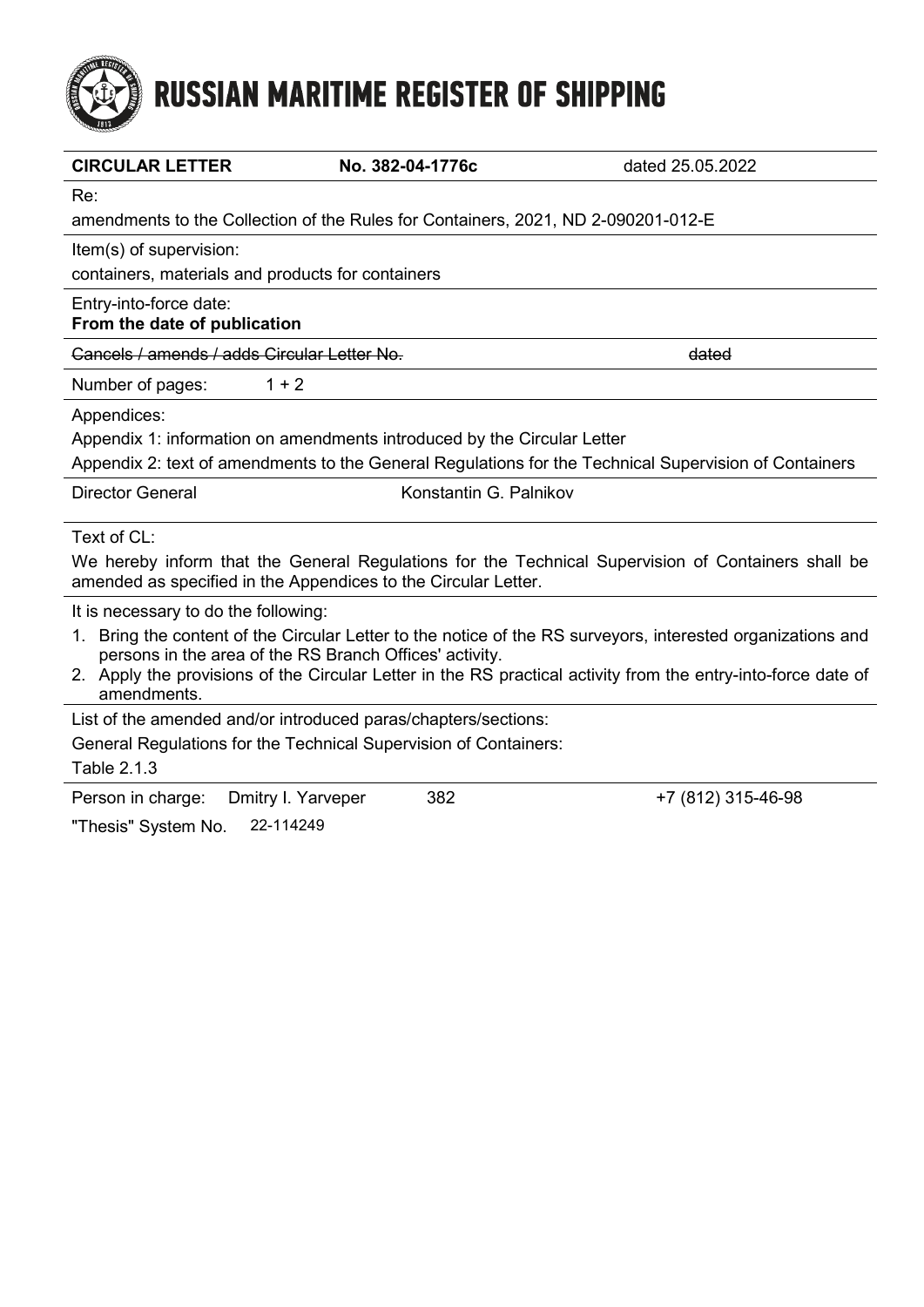#### **Information on amendments introduced by the Circular Letter (for inclusion in the Revision History to the RS Publication)**

| Nos. | Amended                        | Information on amendments | Number and             | Entry-into- |
|------|--------------------------------|---------------------------|------------------------|-------------|
|      | paras/chapters/                |                           | date of the            | force date  |
|      | sections                       |                           | <b>Circular Letter</b> |             |
|      | <b>General Regulations for</b> | Groups of technical       | 382-04-1776c           | 25.05,2022  |
|      | the Technical                  | supervision have been     | of 25.05,2022          |             |
|      | Supervision of                 | specified                 |                        |             |
|      | Containers, Table 2.1.3        |                           |                        |             |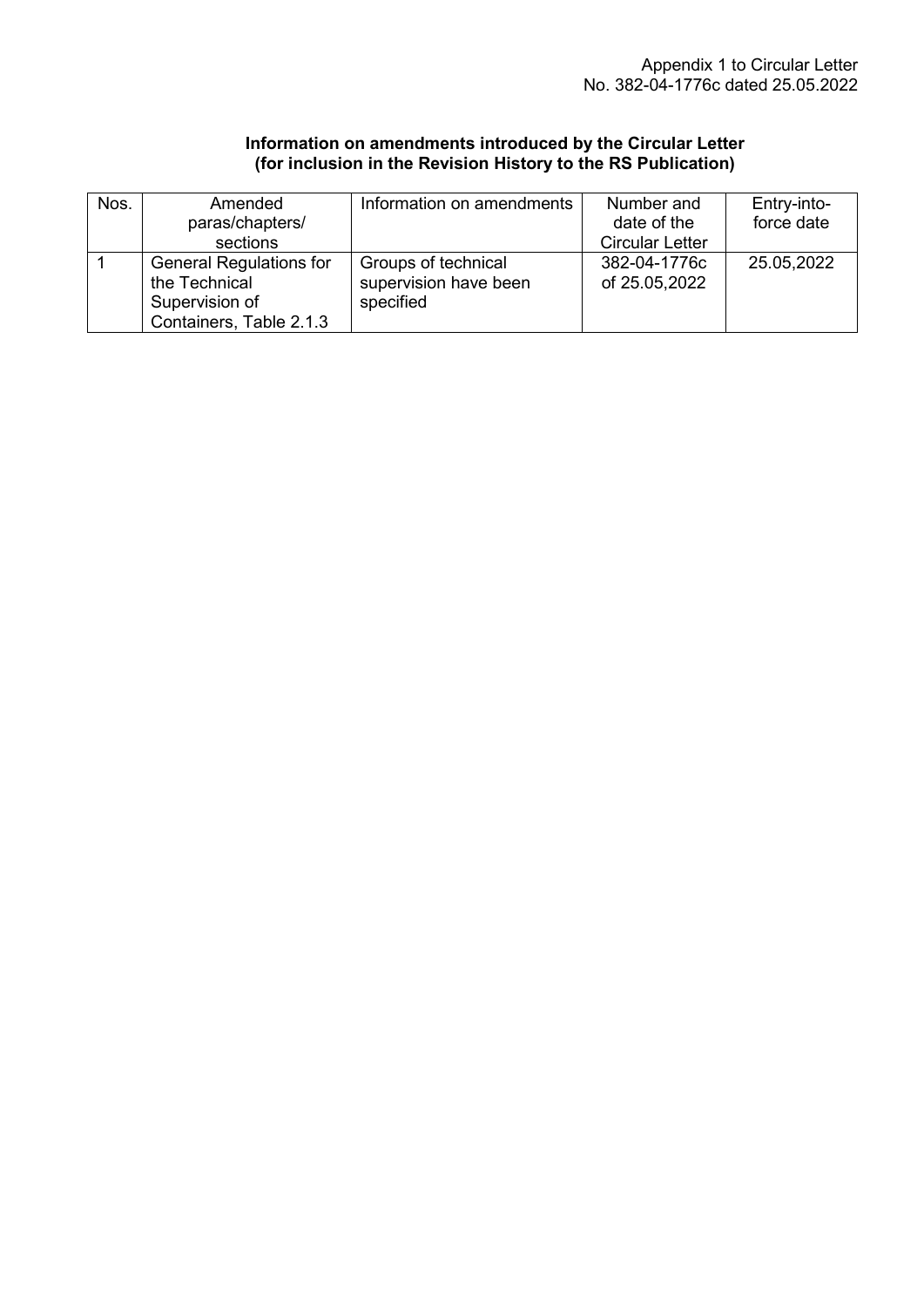## **COLLECTION OF THE RULES FOR CONTAINERS, 2021,**

### **ND No. 2-090201-012-E**

## **GENERAL REGULATIONS FOR THE TECHNICAL SUPERVISION OF CONTAINERS**

#### **2 TECHNICAL SUPERVISION**

#### 1 **Table 2.1.3** is replaced by the following text:

"Table 2.1.3

| Code of item of<br>technical<br>supervision | Name of item of technical<br>supervision                              | Group of item<br>of technical<br>supervision<br>$(1 - 5)$ | <b>Branding</b> | <b>Remarks</b>                                                                                                   |
|---------------------------------------------|-----------------------------------------------------------------------|-----------------------------------------------------------|-----------------|------------------------------------------------------------------------------------------------------------------|
| 50000000                                    | <b>Materials and products for</b><br>containers                       |                                                           |                 |                                                                                                                  |
| 50010000                                    | <b>Materials for containers</b>                                       |                                                           |                 |                                                                                                                  |
| 50010100                                    | Sheet steel for tanks <sup>1</sup>                                    | 3M                                                        | $K^2$           |                                                                                                                  |
| 50010200                                    | Rolled metal for manufacturing of<br>pad eyes for offshore containers | 3M                                                        | $K^2$           |                                                                                                                  |
| 50010300                                    | Rolled metal for manufacturing of<br>container framework members      | 1M                                                        |                 |                                                                                                                  |
| 50020000                                    | <b>Products for containers</b>                                        |                                                           |                 |                                                                                                                  |
| 50020100                                    | End frames $3$                                                        | 2M                                                        |                 |                                                                                                                  |
| 50020200                                    | Corner and intermediate fittings                                      | 4M                                                        | $K^2$           |                                                                                                                  |
| 50020300                                    | Shell (vessel) of tank containers <sup>3</sup>                        | 2M                                                        |                 |                                                                                                                  |
| 50020310                                    | Tank heads <sup>3</sup>                                               | 2M                                                        |                 |                                                                                                                  |
| 50020320                                    | Tank shells $3$                                                       | 2M                                                        |                 |                                                                                                                  |
| 50020400MK                                  | <b>Container fittings</b>                                             |                                                           |                 |                                                                                                                  |
| 50020410MK                                  | Manlids <sup>1</sup>                                                  | $\overline{c}$                                            |                 | Verification of quality<br>control system shall<br>be conducted<br>followed by issue of<br>the CKK 1 Certificate |
| 50020420MK                                  | Frangible disks <sup>1</sup>                                          | 1                                                         |                 |                                                                                                                  |
| 50020430MK                                  | Fusible elements <sup>1</sup>                                         | 1                                                         |                 |                                                                                                                  |
| 50020440MK                                  | Pressure-relief (safety) valves <sup>1</sup>                          | $\overline{c}$                                            |                 | Verification of quality                                                                                          |
| 50020450MK                                  | Vacuum valves <sup>1</sup>                                            | $\overline{2}$                                            |                 | control system shall<br>be conducted<br>followed by issue of<br>the CKK 1 Certificate                            |
| 50020451                                    | Vacuum valves for vacuum<br>insulation of tank containers             | $\mathbf{1}$                                              |                 |                                                                                                                  |
| 50020460MK                                  | Stop valves of tank <sup>1</sup>                                      | $\overline{2}$                                            |                 | Verification of quality<br>control system shall<br>be conducted<br>followed by issue of<br>the CKK 1 Certificate |
| 50020500MK                                  | Covers for containers                                                 | 2M                                                        |                 |                                                                                                                  |
| 50020600MK                                  | Ropes for fastening a cover to a<br>container                         | 2M                                                        |                 |                                                                                                                  |
| 50020700                                    | Lifting set for offshore containers                                   | 3                                                         | К               |                                                                                                                  |
| 50020800                                    | Components of lifting set for<br>offshore containers <sup>3</sup>     |                                                           |                 |                                                                                                                  |